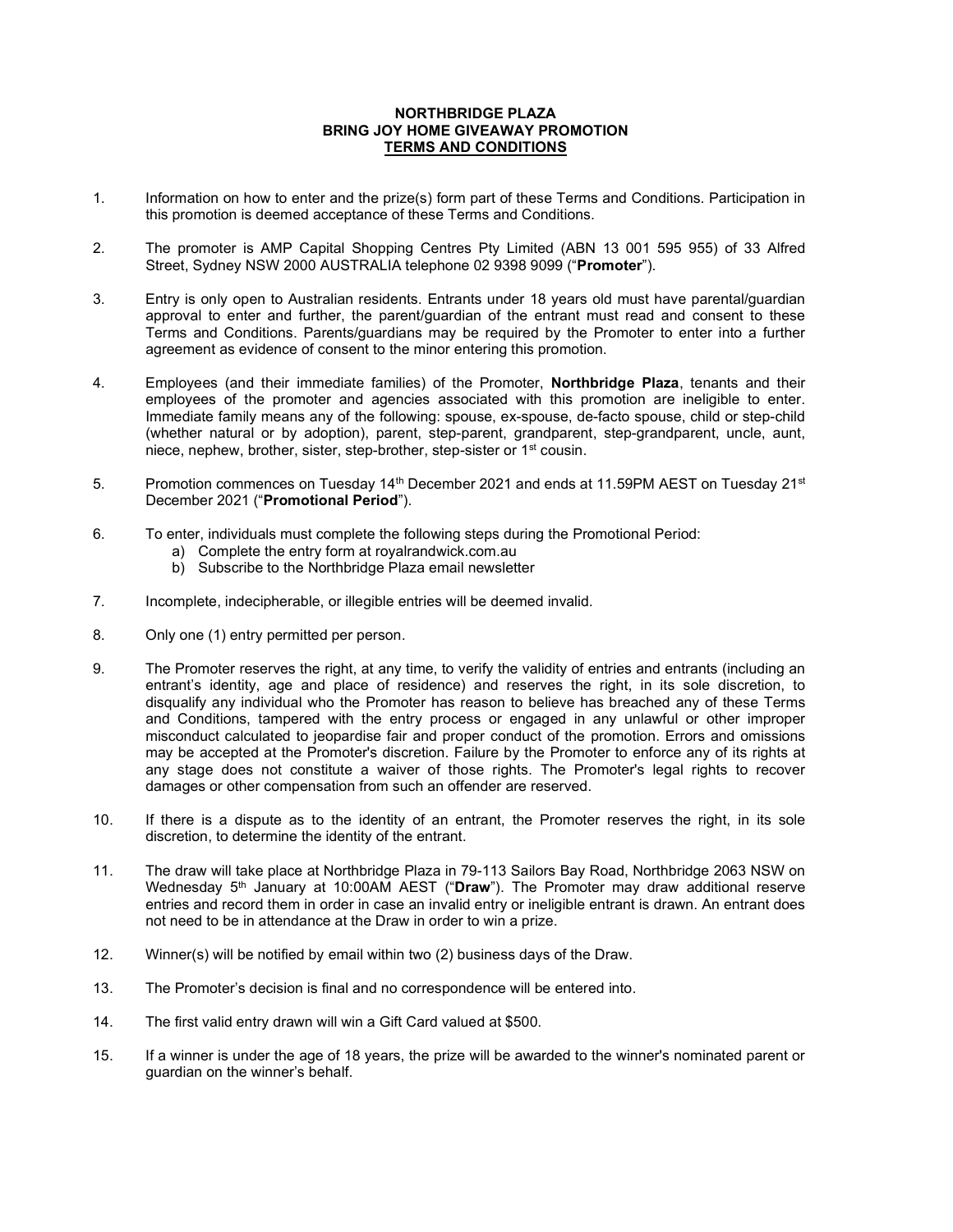If for any reason a winner does not claim a prize (or an element of the prize) within three months of the determination of the winner of a lottery, the promotor will notify NSW Fair Trading and redetermine any winner of the prize in accordance with the directions of NSW Fair Trading.

- 16. If any prize (or part of any prize) is unavailable, the Promoter, in its discretion, reserves the right to substitute the prize (or that part of the prize) with a prize to the equal value and/or specification, subject to any written directions from a regulatory authority.
- 17. Total prize pool value is \$500.00.
- 18. Prizes, or any unused portion of a prize, are not transferable or exchangeable and cannot be taken as cash, unless otherwise specified.
- 19. Entrants consent to the Promoter using their name, likeness, image and/or voice in the event they are a winner (including photograph, film and/or recording of the same) in any media for an unlimited period without remuneration for the purpose of promoting this promotion (including any outcome), and promoting any products manufactured, distributed and/or supplied by the Promoter.
- 20. If this promotion is interfered with in any way or is not capable of being conducted as reasonably anticipated due to any reason beyond the reasonable control of the Promoter, including but not limited to technical difficulties, unauthorised intervention or fraud, the Promoter reserves the right, in its sole discretion, to the fullest extent permitted by law: (a) to disqualify any entrant; or (b) subject to any written directions from a regulatory authority, to modify, suspend, terminate or cancel the promotion, as appropriate.
- 21. Any cost associated with accessing the promotional website is the entrant's responsibility and is dependent on the Internet service provider used.
- 22. Nothing in these Terms and Conditions limits, excludes or modifies or purports to limit, exclude or modify the statutory consumer guarantees as provided under the Competition and Consumer Act, as well as any other implied warranties under the ASIC Act or similar consumer protection laws in NSW ("Non-Excludable Guarantees"). Except for any liability that cannot by law be excluded, including the Non-Excludable Guarantees, the Promoter (including its respective officers, employees and agents) excludes all liability (including negligence), for any personal injury; or any loss or damage (including loss of opportunity); whether direct, indirect, special or consequential, arising in any way out of the promotion.
- 23. Except for any liability that cannot by law be excluded, including the Non-Excludable Guarantees, the Promoter (including its respective officers, employees and agents) is not responsible for and excludes all liability (including negligence), for any personal injury; or any loss or damage (including loss of opportunity); whether direct, indirect, special or consequential, arising in any way out of: (a) any technical difficulties or equipment malfunction (whether or not under the Promoter's control); (b) any theft, unauthorised access or third party interference; (c) any entry or prize claim that is late, lost, altered, damaged or misdirected (whether or not after their receipt by the Promoter) due to any reason beyond the reasonable control of the Promoter; (d) any variation in prize value to that stated in these Terms and Conditions; (e) any tax liability incurred by a winner or entrant; or (f) taking/use of a prize.
- 24. As a condition of accepting a prize, each winner must sign any legal documentation as and in the form required by the Promoter and/or prize suppliers in their absolute discretion, including but not limited to a legal release and indemnity form. In the event a winner is under the age of 18, a nominated parent/legal guardian of such person will be required to sign the legal documentation required under this clause on their behalf.
- 25. The Promoter collects personal information ("PI") in order to conduct the competition and may, for this purpose, disclose such PI to third parties, including but not limited to agents, contractors, service providers, prize suppliers and, as required, to Australian regulatory authorities. Entry is conditional on providing this PI. The Promoter will also use and handle PI as set out in its Privacy Policy, which can be viewed at www.ampcapital.com. In addition to any use that may be outlined in the Promoter's Privacy Policy, the Promoter may, for an indefinite period, unless otherwise advised, use the PI for